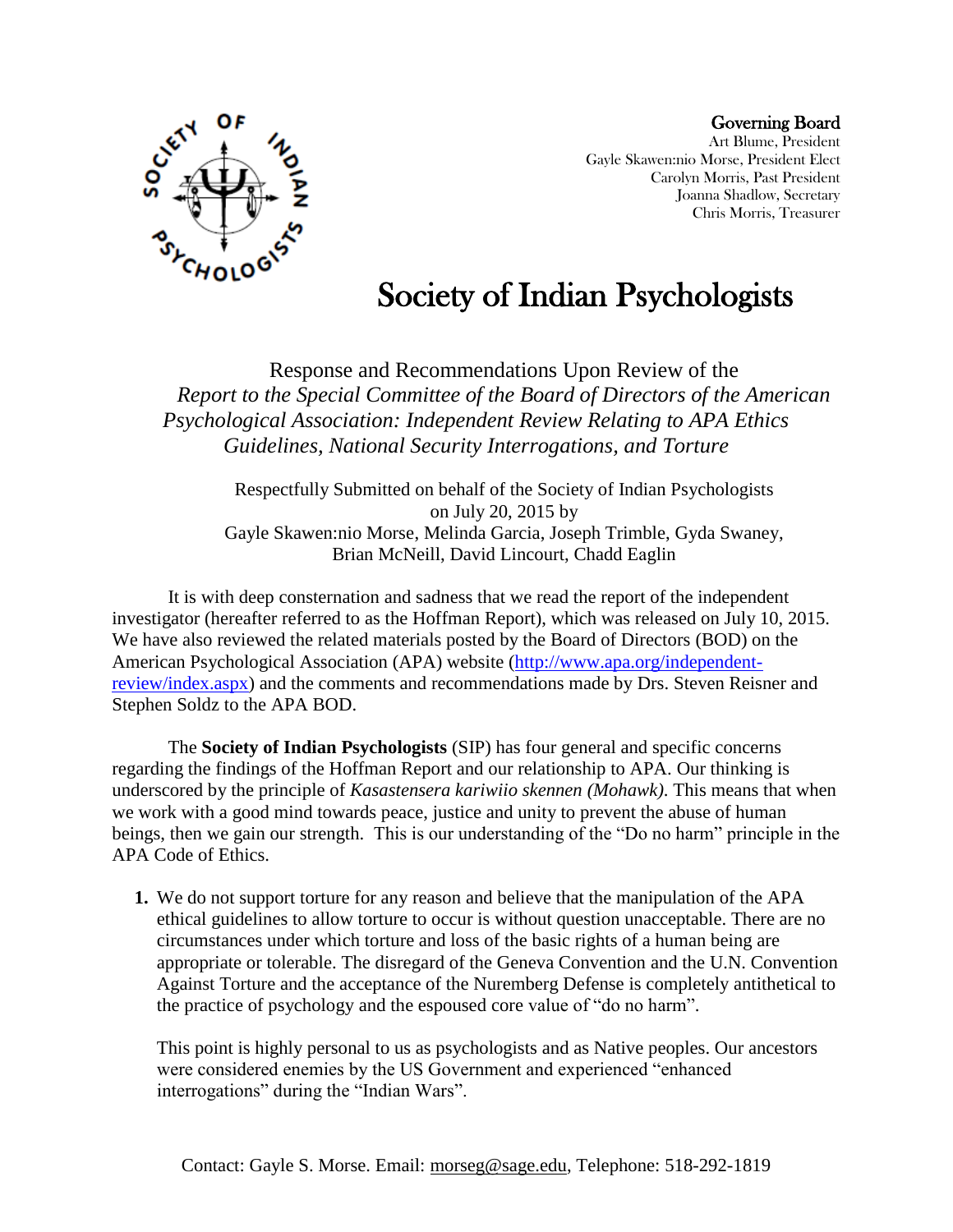- **2.** The Hoffman Report provides evidence of multiple violations of ethical responsibilities committed by individuals who had knowledge of these activities which reflect poorly on APA as an organization. The long-term deception and abuses of power were allowed and grew in an organizational culture that we have experienced to be characterized by a lack of transparency, accountability, and inclusiveness on many levels in many areas. When we work for the good of all human beings there is no need to hide our activities or the process by which we make decisions.
- **3.** We support the recommendations of Drs. Reisner and Soldz with respect to the firing of those APA staff who knew or should have known about the efforts to allow DoD psychologists to participate in torture practices, those who ignored the available information regarding collusion with torture practices and those who actively avoided seeking information regarding that collusion. It does not seem plausible that only one person (Dr. Stephen Behnke, the only person fired to date) was able to do all this without the explicit cooperation of others in APA leadership positions.

We also support their recommendations that APA employees who participated in this dissembling and prevaricating be banned from governance, that ethics charges be brought where appropriate and that APA publicly recommend state ethics charges where appropriate.

- **4.** We caution against a rush towards hasty and potentially short-sighted resolution, as this may impede thorough healing and restoration of integrity. In general we support the initial recommendations of the APA Board of Directors published on 07/10/15, but believe that repair of the broken organizational and ethical practices need to go much further. We also endorse the recommendations suggested by Drs. Reisner and Soldz:
	- **Accountability**: In addition to the above mentioned staff dismissals and governance participant bans, we believe that a full accounting of the organizational processes that may have allowed the secrecy, deception and wrongdoing to occur should be outlined and clarified in a public venue and an APA publication.
	- **Contrition**: We would like to see a thorough public acknowledgement of wrongdoing. This includes apologies to those hurt by the collusion of DoD psychologists with torture practices, by the lack of transparency and inclusiveness in APA, and by the systematic dismissal and ridicule of dissident voices within and outside of APA.
	- **Transparency**: The APA's Board of Directors should make available any documentation, meaning meeting minutes, emails, rationales for BOD decisions or other information that Council, membership, or the public request. This includes publishing the salaries and perks of all staff, reporting lobbying activities, and indicating who represents APA to the government and to the public. We agree with the recommendation that APA publish the Independent Review and all supporting documents.